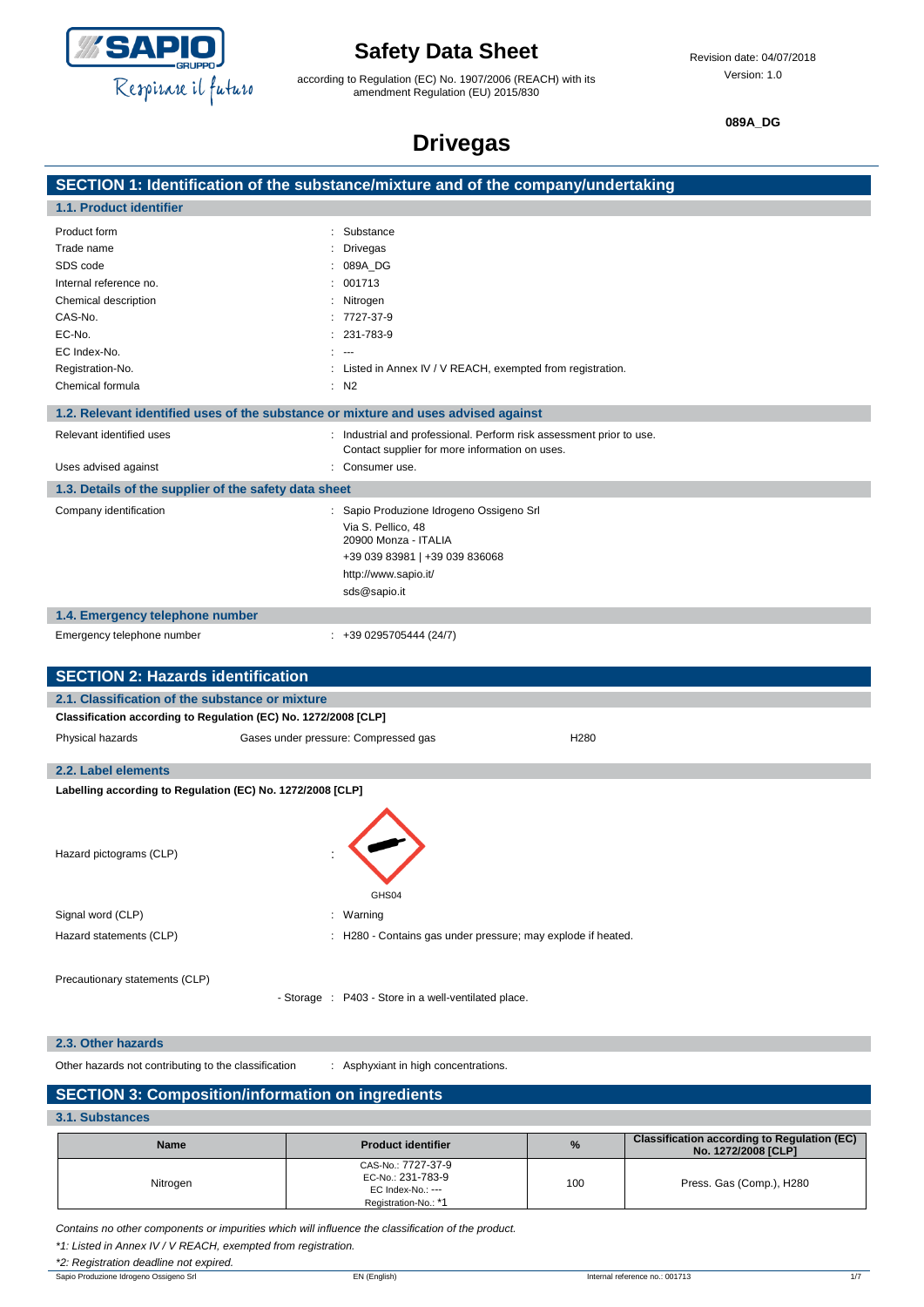

according to Regulation (EC) No. 1907/2006 (REACH) with its amendment Regulation (EU) 2015/830

Revision date: 04/07/2018 Version: 1.0

**089A\_DG**

## **Drivegas**

| *3: Registration not required: Substance manufactured or imported < 1t/y.       |                                                                                                                                                                                                                                                                                                                                                                                                                                                                                                   |
|---------------------------------------------------------------------------------|---------------------------------------------------------------------------------------------------------------------------------------------------------------------------------------------------------------------------------------------------------------------------------------------------------------------------------------------------------------------------------------------------------------------------------------------------------------------------------------------------|
| 3.2. Mixtures                                                                   |                                                                                                                                                                                                                                                                                                                                                                                                                                                                                                   |
| Not applicable                                                                  |                                                                                                                                                                                                                                                                                                                                                                                                                                                                                                   |
| <b>SECTION 4: First aid measures</b>                                            |                                                                                                                                                                                                                                                                                                                                                                                                                                                                                                   |
| 4.1. Description of first aid measures                                          |                                                                                                                                                                                                                                                                                                                                                                                                                                                                                                   |
| - Inhalation                                                                    | : Remove victim to uncontaminated area wearing self contained breathing apparatus. Keep victim warm and<br>rested. Call a doctor. Perform cardiopulmonary resuscitation if breathing stopped.                                                                                                                                                                                                                                                                                                     |
| - Skin contact                                                                  | : Adverse effects not expected from this product.                                                                                                                                                                                                                                                                                                                                                                                                                                                 |
| - Eye contact                                                                   | Adverse effects not expected from this product.                                                                                                                                                                                                                                                                                                                                                                                                                                                   |
| - Ingestion                                                                     | Ingestion is not considered a potential route of exposure.                                                                                                                                                                                                                                                                                                                                                                                                                                        |
| 4.2. Most important symptoms and effects, both acute and delayed                |                                                                                                                                                                                                                                                                                                                                                                                                                                                                                                   |
|                                                                                 | In high concentrations may cause asphyxiation. Symptoms may include loss of mobility/consciousness.<br>Victim may not be aware of asphyxiation.<br>Refer to section 11.                                                                                                                                                                                                                                                                                                                           |
| 4.3. Indication of any immediate medical attention and special treatment needed |                                                                                                                                                                                                                                                                                                                                                                                                                                                                                                   |
|                                                                                 | None.                                                                                                                                                                                                                                                                                                                                                                                                                                                                                             |
|                                                                                 |                                                                                                                                                                                                                                                                                                                                                                                                                                                                                                   |
| <b>SECTION 5: Firefighting measures</b>                                         |                                                                                                                                                                                                                                                                                                                                                                                                                                                                                                   |
| 5.1. Extinguishing media                                                        |                                                                                                                                                                                                                                                                                                                                                                                                                                                                                                   |
| - Suitable extinguishing media                                                  | : Water spray or fog.                                                                                                                                                                                                                                                                                                                                                                                                                                                                             |
| - Unsuitable extinguishing media                                                | : Do not use water jet to extinguish.                                                                                                                                                                                                                                                                                                                                                                                                                                                             |
|                                                                                 |                                                                                                                                                                                                                                                                                                                                                                                                                                                                                                   |
| 5.2. Special hazards arising from the substance or mixture                      |                                                                                                                                                                                                                                                                                                                                                                                                                                                                                                   |
| Specific hazards                                                                | : Exposure to fire may cause containers to rupture/explode.                                                                                                                                                                                                                                                                                                                                                                                                                                       |
| Hazardous combustion products                                                   | : None.                                                                                                                                                                                                                                                                                                                                                                                                                                                                                           |
| 5.3. Advice for firefighters                                                    |                                                                                                                                                                                                                                                                                                                                                                                                                                                                                                   |
| Specific methods                                                                | : Use fire control measures appropriate for the surrounding fire. Exposure to fire and heat radiation may cause<br>gas receptacles to rupture. Cool endangered receptacles with water spray jet from a protected position.<br>Prevent water used in emergency cases from entering sewers and drainage systems.<br>If possible, stop flow of product.<br>Use water spray or fog to knock down fire fumes if possible.<br>Move containers away from the fire area if this can be done without risk. |
| Special protective equipment for fire fighters                                  | In confined space use self-contained breathing apparatus.<br>Standard protective clothing and equipment (Self Contained Breathing Apparatus) for fire fighters.<br>Standard EN 137 - Self-contained open-circuit compressed air breathing apparatus with full face mask.<br>Standard EN 469 - Protective clothing for firefighters. Standard - EN 659: Protective gloves for firefighters.                                                                                                        |
| <b>SECTION 6: Accidental release measures</b>                                   |                                                                                                                                                                                                                                                                                                                                                                                                                                                                                                   |
| 6.1. Personal precautions, protective equipment and emergency procedures        |                                                                                                                                                                                                                                                                                                                                                                                                                                                                                                   |
|                                                                                 | Try to stop release.                                                                                                                                                                                                                                                                                                                                                                                                                                                                              |
|                                                                                 | Evacuate area.<br>Wear self-contained breathing apparatus when entering area unless atmosphere is proved to be safe.<br>Ensure adequate air ventilation.<br>Act in accordance with local emergency plan.<br>Stay upwind.<br>Oxygen detectors should be used when asphyxiating gases may be released.                                                                                                                                                                                              |
| <b>6.2. Environmental precautions</b>                                           |                                                                                                                                                                                                                                                                                                                                                                                                                                                                                                   |
|                                                                                 | Try to stop release.                                                                                                                                                                                                                                                                                                                                                                                                                                                                              |
| 6.3. Methods and material for containment and cleaning up                       |                                                                                                                                                                                                                                                                                                                                                                                                                                                                                                   |

See also sections 8 and 13.

| SECTION 7: Handling and storage    |                                                                                                                                                                                                                                                     |
|------------------------------------|-----------------------------------------------------------------------------------------------------------------------------------------------------------------------------------------------------------------------------------------------------|
| 7.1. Precautions for safe handling |                                                                                                                                                                                                                                                     |
| Safe use of the product            | : The product must be handled in accordance with good industrial hygiene and safety procedures.<br>Only experienced and properly instructed persons should handle gases under pressure.<br>Consider pressure relief device(s) in gas installations. |

Ventilate area.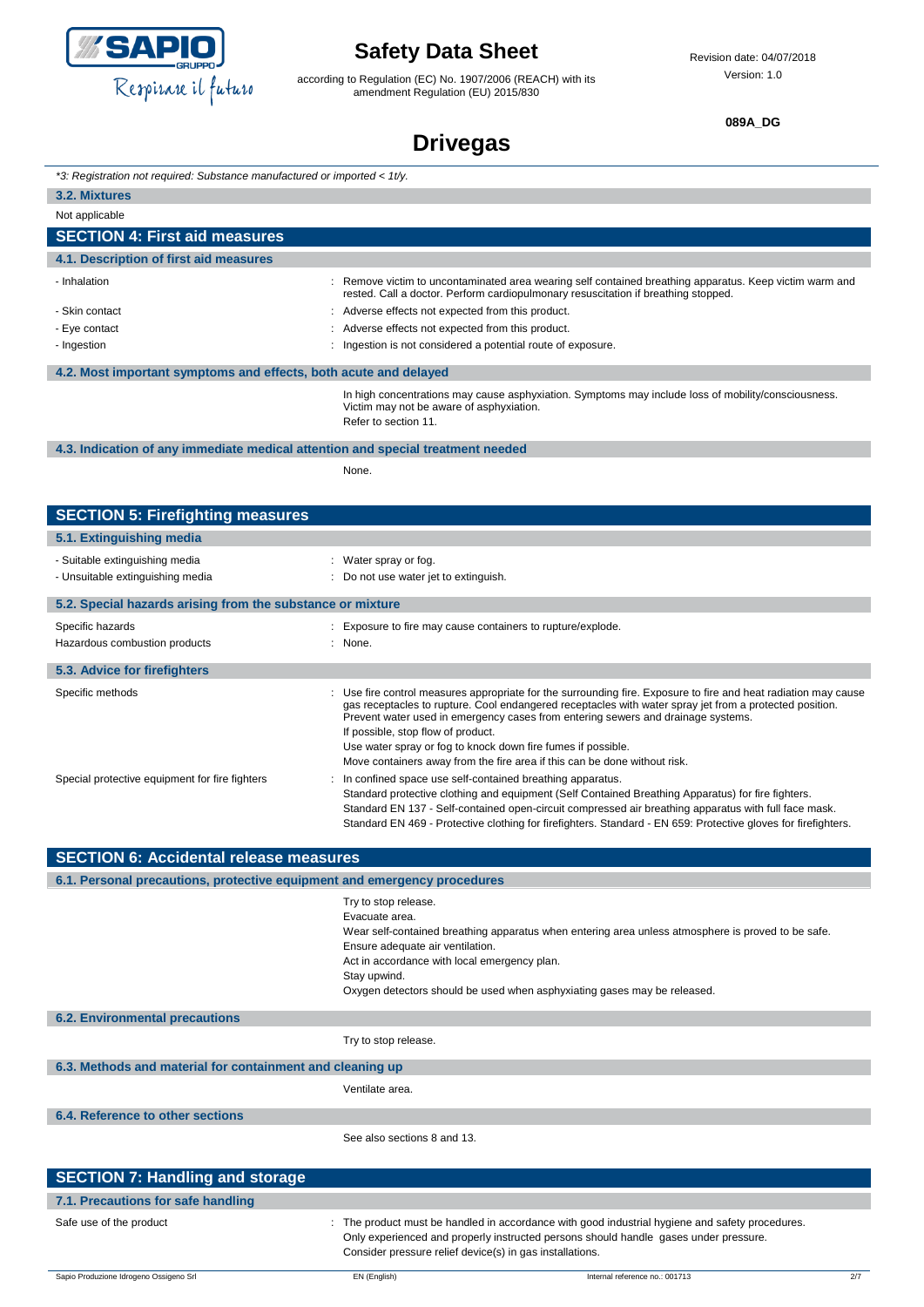

according to Regulation (EC) No. 1907/2006 (REACH) with its amendment Regulation (EU) 2015/830

#### **089A\_DG**

|                                                                   | <b>Drivegas</b>                                                                                                                                                                                                                                                                                                                                                                                                                                                                                                                                                                                                                                                                                                                                                                                                                                                                                                                                                                                                                                                                                                                                                                                                                                                                                                                                                                                             |
|-------------------------------------------------------------------|-------------------------------------------------------------------------------------------------------------------------------------------------------------------------------------------------------------------------------------------------------------------------------------------------------------------------------------------------------------------------------------------------------------------------------------------------------------------------------------------------------------------------------------------------------------------------------------------------------------------------------------------------------------------------------------------------------------------------------------------------------------------------------------------------------------------------------------------------------------------------------------------------------------------------------------------------------------------------------------------------------------------------------------------------------------------------------------------------------------------------------------------------------------------------------------------------------------------------------------------------------------------------------------------------------------------------------------------------------------------------------------------------------------|
|                                                                   | Ensure the complete gas system was (or is regularily) checked for leaks before use.<br>Do not smoke while handling product.<br>Use only properly specified equipment which is suitable for this product, its supply pressure and temperature.<br>Contact your gas supplier if in doubt.<br>Avoid suck back of water, acid and alkalis.<br>Do not breathe gas.<br>Avoid release of product into atmosphere.                                                                                                                                                                                                                                                                                                                                                                                                                                                                                                                                                                                                                                                                                                                                                                                                                                                                                                                                                                                                  |
| Safe handling of the gas receptacle                               | Do not allow backfeed into the container.<br>Protect receptacles from physical damage; do not drag, roll, slide or drop.<br>When moving receptacles, even for short distances, use a cart (trolley, hand truck, etc.) designed to<br>transport receptacles.<br>Leave valve protection caps in place until the container has been secured against either a wall or bench or<br>placed in a container stand and is ready for use.<br>If user experiences any difficulty operating receptacle valve discontinue use and contact supplier.<br>Never attempt to repair or modify container valves or safety relief devices.<br>Damaged valves should be reported immediately to the supplier.<br>Keep container valve outlets clean and free from contaminants particularly oil and water.<br>Replace valve outlet caps or plugs and container caps where supplied as soon as container is disconnected<br>from equipment.<br>Close container valve after each use and when empty, even if still connected to equipment.<br>Never attempt to transfer gases from one container to another.<br>Never use direct flame or electrical heating devices to raise the pressure of a container.<br>Do not remove or deface labels provided by the supplier for the identification of the receptacle contents.<br>Suck back of water into the container must be prevented.<br>Open valve slowly to avoid pressure shock. |
| 7.2. Conditions for safe storage, including any incompatibilities |                                                                                                                                                                                                                                                                                                                                                                                                                                                                                                                                                                                                                                                                                                                                                                                                                                                                                                                                                                                                                                                                                                                                                                                                                                                                                                                                                                                                             |
|                                                                   | Observe all regulations and local requirements regarding storage of containers.<br>Containers should not be stored in conditions likely to encourage corrosion.<br>Container valve guards or caps should be in place.<br>Containers should be stored in the vertical position and properly secured to prevent them from falling over.<br>Stored containers should be periodically checked for general condition and leakage.<br>Keep container below 50°C in a well ventilated place.<br>Store containers in location free from fire risk and away from sources of heat and ignition.<br>Keep away from combustible materials.                                                                                                                                                                                                                                                                                                                                                                                                                                                                                                                                                                                                                                                                                                                                                                              |
| 7.3. Specific end use(s)                                          |                                                                                                                                                                                                                                                                                                                                                                                                                                                                                                                                                                                                                                                                                                                                                                                                                                                                                                                                                                                                                                                                                                                                                                                                                                                                                                                                                                                                             |

None.

| <b>SECTION 8: Exposure controls/personal protection</b>                   |                                                     |                                                                                                                                                                                                                                                                                       |     |
|---------------------------------------------------------------------------|-----------------------------------------------------|---------------------------------------------------------------------------------------------------------------------------------------------------------------------------------------------------------------------------------------------------------------------------------------|-----|
| 8.1. Control parameters                                                   |                                                     |                                                                                                                                                                                                                                                                                       |     |
| OEL (Occupational Exposure Limits)                                        | None available.                                     |                                                                                                                                                                                                                                                                                       |     |
| DNEL (Derived-No Effect Level)                                            | None available.                                     |                                                                                                                                                                                                                                                                                       |     |
| PNEC (Predicted No-Effect Concentration)                                  | None available.                                     |                                                                                                                                                                                                                                                                                       |     |
| 8.2. Exposure controls                                                    |                                                     |                                                                                                                                                                                                                                                                                       |     |
| 8.2.1. Appropriate engineering controls                                   |                                                     |                                                                                                                                                                                                                                                                                       |     |
|                                                                           |                                                     | Provide adequate general and local exhaust ventilation.<br>Systems under pressure should be regularily checked for leakages.<br>Oxygen detectors should be used when asphyxiating gases may be released.<br>Consider the use of a work permit system e.g. for maintenance activities. |     |
| 8.2.2. Individual protection measures, e.g. personal protective equipment |                                                     |                                                                                                                                                                                                                                                                                       |     |
|                                                                           | should be considered:                               | A risk assessment should be conducted and documented in each work area to assess the risks related to the<br>use of the product and to select the PPE that matches the relevant risk. The following recommendations                                                                   |     |
|                                                                           |                                                     | PPE compliant to the recommended EN/ISO standards should be selected.                                                                                                                                                                                                                 |     |
| • Eye/face protection                                                     | Wear safety glasses with side shields.              |                                                                                                                                                                                                                                                                                       |     |
|                                                                           |                                                     | Standard EN 166 - Personal eye-protection - specifications.                                                                                                                                                                                                                           |     |
| • Skin protection                                                         |                                                     |                                                                                                                                                                                                                                                                                       |     |
| - Hand protection                                                         | : Wear working gloves when handling gas containers. |                                                                                                                                                                                                                                                                                       |     |
|                                                                           |                                                     | Standard EN 388 - Protective gloves against mechanical risk.                                                                                                                                                                                                                          |     |
| - Other                                                                   | : Wear safety shoes while handling containers.      |                                                                                                                                                                                                                                                                                       |     |
|                                                                           |                                                     | Standard EN ISO 20345 - Personal protective equipment - Safety footwear.                                                                                                                                                                                                              |     |
| • Respiratory protection                                                  | deficient atmospheres.                              | Self contained breathing apparatus (SCBA) or positive pressure airline with mask are to be used in oxygen-                                                                                                                                                                            |     |
|                                                                           |                                                     | Standard EN 137 - Self-contained open-circuit compressed air breathing apparatus with full face mask.                                                                                                                                                                                 |     |
| • Thermal hazards                                                         | : None in addition to the above sections.           |                                                                                                                                                                                                                                                                                       |     |
| Sapio Produzione Idrogeno Ossigeno Srl                                    | EN (English)                                        | Internal reference no.: 001713                                                                                                                                                                                                                                                        | 3/7 |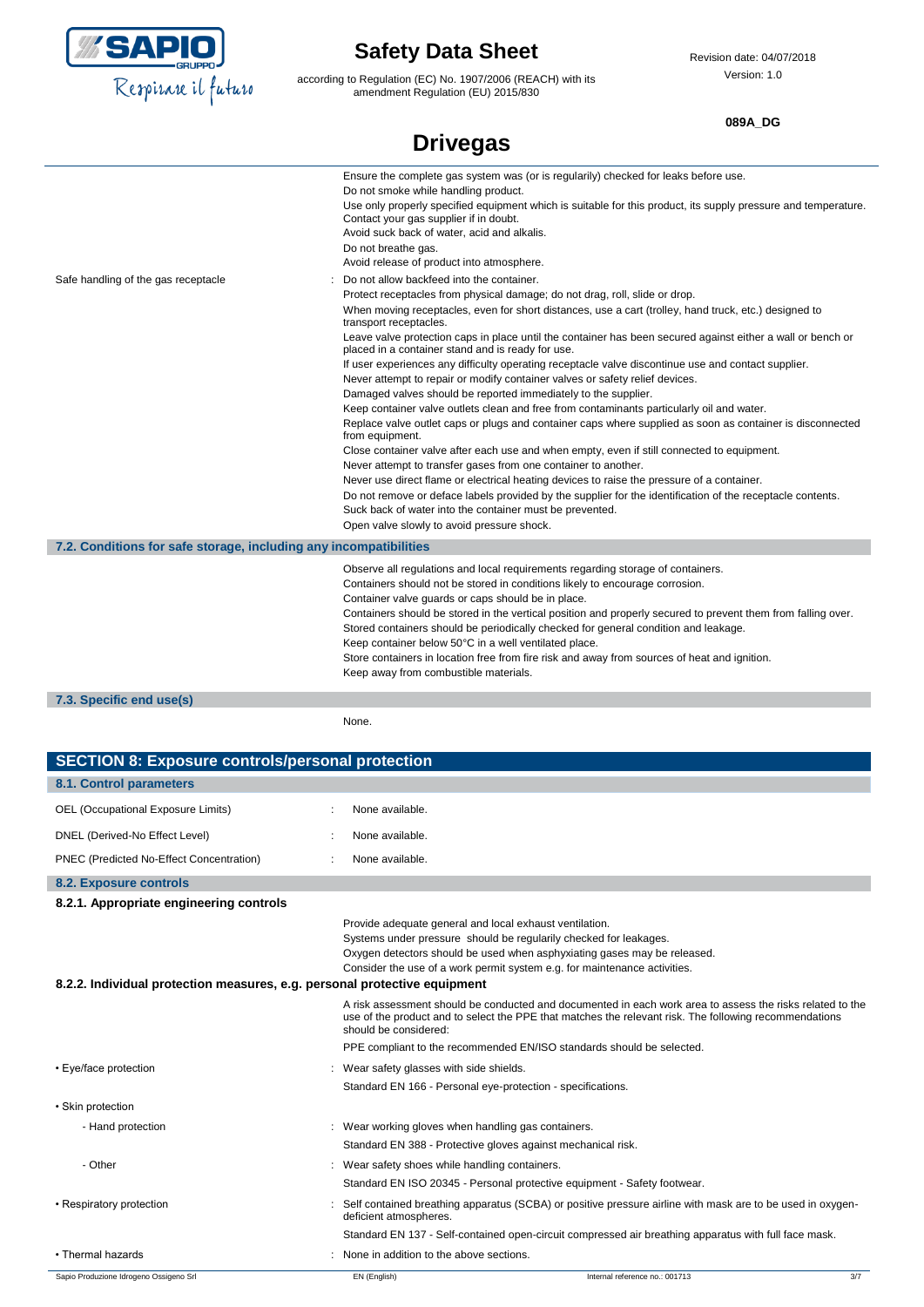

according to Regulation (EC) No. 1907/2006 (REACH) with its amendment Regulation (EU) 2015/830

**089A\_DG**

# **Drivegas**

#### **8.2.3. Environmental exposure controls**

None necessary.

| <b>SECTION 9: Physical and chemical properties</b>         |                                                                              |  |  |  |
|------------------------------------------------------------|------------------------------------------------------------------------------|--|--|--|
| 9.1. Information on basic physical and chemical properties |                                                                              |  |  |  |
| Appearance                                                 |                                                                              |  |  |  |
| Physical state at 20°C / 101.3kPa<br>٠                     | : Gas                                                                        |  |  |  |
| Colour                                                     | : Colourless.                                                                |  |  |  |
| Odour                                                      | : No odour warning properties.                                               |  |  |  |
| Odour threshold                                            | Odour threshold is subjective and inadequate to warn of overexposure.        |  |  |  |
| pH                                                         | : Not applicable for gases and gas mixtures.                                 |  |  |  |
| Melting point / Freezing point                             | $: -210 °C$                                                                  |  |  |  |
| Boiling point                                              | $: -196 °C$                                                                  |  |  |  |
| Flash point                                                | : Not applicable for gases and gas mixtures.                                 |  |  |  |
| Evaporation rate                                           | : Not applicable for gases and gas mixtures.                                 |  |  |  |
| Flammability (solid, gas)                                  | Non flammable.<br>÷                                                          |  |  |  |
| <b>Explosive limits</b>                                    | : Non flammable.                                                             |  |  |  |
| Vapour pressure [20°C]                                     | : Not applicable.                                                            |  |  |  |
| Vapour pressure [50°C]                                     | : Not applicable.                                                            |  |  |  |
| Vapour density                                             | : Not applicable.                                                            |  |  |  |
| Relative density, liquid (water=1)                         | : Not applicable.                                                            |  |  |  |
| Relative density, gas (air=1)                              | : 0,97                                                                       |  |  |  |
| Water solubility                                           | $: 20 \text{ mq/l}$                                                          |  |  |  |
| Partition coefficient n-octanol/water (Log Kow)            | : Not applicable for inorganic gases.                                        |  |  |  |
| Auto-ignition temperature                                  | Non flammable.                                                               |  |  |  |
| Decomposition temperature                                  | Not applicable.                                                              |  |  |  |
| Viscosity                                                  | No reliable data available.                                                  |  |  |  |
| <b>Explosive properties</b>                                | : Not applicable.                                                            |  |  |  |
| Oxidising properties                                       | : Not applicable.                                                            |  |  |  |
| 9.2. Other information                                     |                                                                              |  |  |  |
| Molar mass                                                 | $: 28$ g/mol                                                                 |  |  |  |
| Critical temperature                                       | : $-147^{\circ}$ C                                                           |  |  |  |
| <b>SECTION 10: Stability and reactivity</b>                |                                                                              |  |  |  |
| 10.1. Reactivity                                           |                                                                              |  |  |  |
|                                                            | No reactivity hazard other than the effects described in sub-sections below. |  |  |  |
| 10.2. Chemical stability                                   |                                                                              |  |  |  |
|                                                            | Stable under normal conditions.                                              |  |  |  |
| 10.3. Possibility of hazardous reactions                   |                                                                              |  |  |  |
|                                                            | None.                                                                        |  |  |  |
| 10.4. Conditions to avoid                                  |                                                                              |  |  |  |
|                                                            | Avoid moisture in installation systems.                                      |  |  |  |
| 10.5. Incompatible materials                               |                                                                              |  |  |  |
|                                                            |                                                                              |  |  |  |
|                                                            | None.<br>For additional information on compatibility refer to ISO 11114.     |  |  |  |
| 10.6. Hazardous decomposition products                     |                                                                              |  |  |  |
|                                                            | None.                                                                        |  |  |  |
| <b>SECTION 11: Toxicological information</b>               |                                                                              |  |  |  |
| 11.1. Information on toxicological effects                 |                                                                              |  |  |  |
| <b>Acute toxicity</b>                                      | : No known toxicological effects from this product.                          |  |  |  |

Skin corrosion/irritation **Skin corrosion/irritation** : No known effects from this product. Serious eye damage/irritation **Serious example 20** : No known effects from this product. **Respiratory or skin sensitisation** : No known effects from this product. Germ cell mutagenicity **Germ cell mutagenicity contains the contains to the contains of the contains of the contains of the contains of the contains of the contains of the contains of the contains of the contains of the Carcinogenicity Carcinogenicity Carcinogenicity Carcinogenicity Carcinogenicity Carcinogenicity C Toxic for reproduction : Fertility** : No known effects from this product. **Toxic for reproduction : unborn child** : No known effects from this product.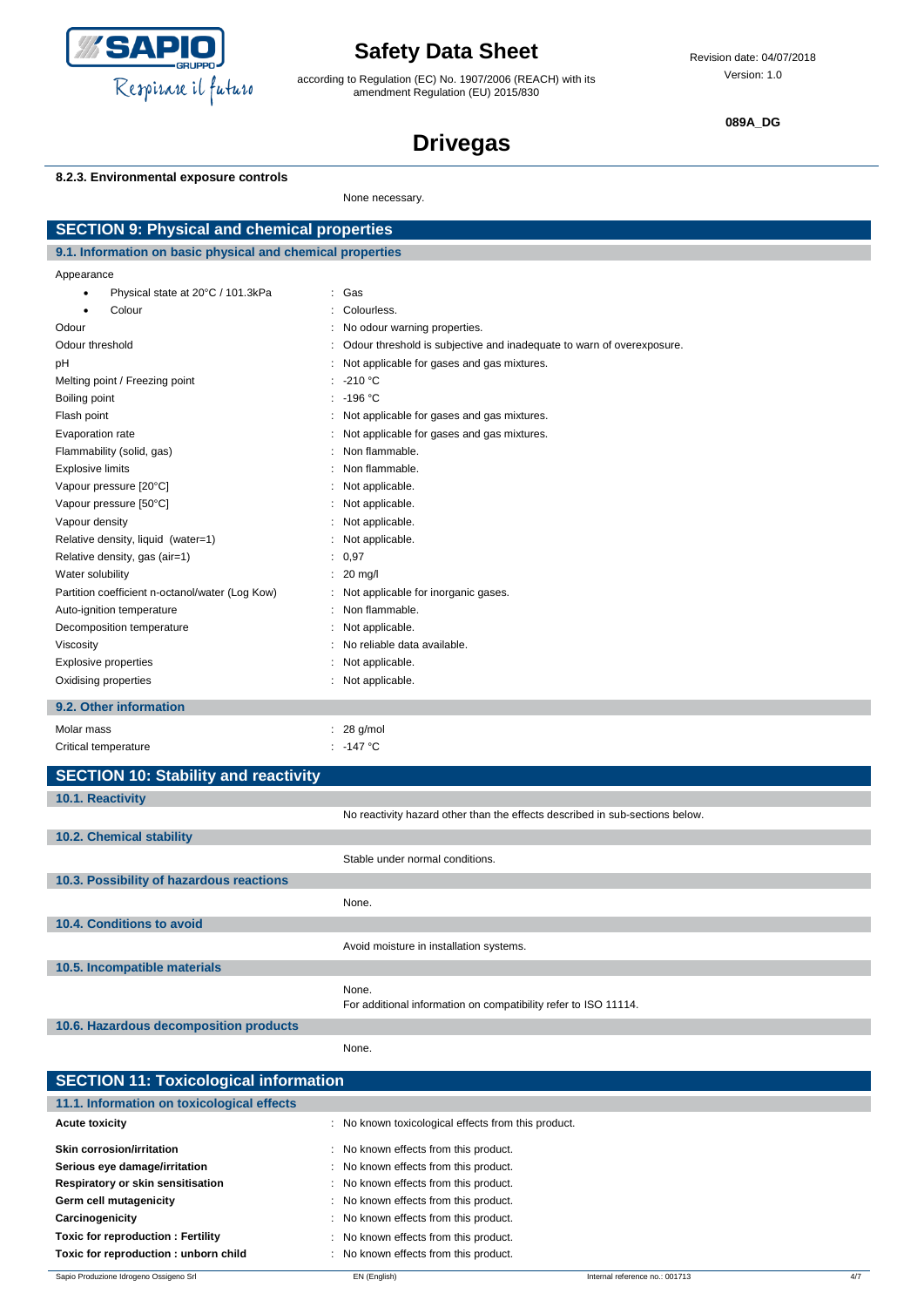

according to Regulation (EC) No. 1907/2006 (REACH) with its amendment Regulation (EU) 2015/830

Revision date: 04/07/2018 Version: 1.0

**089A\_DG**

| <b>Drivegas</b> |
|-----------------|
|-----------------|

| <b>STOT-single exposure</b>                                             | No known effects from this product.                                                                                                                                                                |
|-------------------------------------------------------------------------|----------------------------------------------------------------------------------------------------------------------------------------------------------------------------------------------------|
| <b>STOT-repeated exposure</b>                                           | No known effects from this product.                                                                                                                                                                |
| <b>Aspiration hazard</b>                                                | : Not applicable for gases and gas mixtures.                                                                                                                                                       |
|                                                                         |                                                                                                                                                                                                    |
| <b>SECTION 12: Ecological information</b>                               |                                                                                                                                                                                                    |
| 12.1. Toxicity                                                          |                                                                                                                                                                                                    |
|                                                                         |                                                                                                                                                                                                    |
| Assessment                                                              | : No ecological damage caused by this product.                                                                                                                                                     |
| EC50 48h - Daphnia magna                                                | : No data available.                                                                                                                                                                               |
| EC50 72h - Algae                                                        | No data available.                                                                                                                                                                                 |
| LC50 96 h - Fish                                                        | No data available.                                                                                                                                                                                 |
|                                                                         |                                                                                                                                                                                                    |
| 12.2. Persistence and degradability                                     |                                                                                                                                                                                                    |
| Assessment                                                              | : No ecological damage caused by this product.                                                                                                                                                     |
|                                                                         |                                                                                                                                                                                                    |
| 12.3. Bioaccumulative potential                                         |                                                                                                                                                                                                    |
| Assessment                                                              | : No data available.                                                                                                                                                                               |
| 12.4. Mobility in soil                                                  |                                                                                                                                                                                                    |
| Assessment                                                              | Because of its high volatility, the product is unlikely to cause ground or water pollution.<br>Partition into soil is unlikely.                                                                    |
| 12.5. Results of PBT and vPvB assessment                                |                                                                                                                                                                                                    |
| Assessment                                                              | : No data available.                                                                                                                                                                               |
| 12.6. Other adverse effects                                             |                                                                                                                                                                                                    |
| Other adverse effects                                                   | No known effects from this product.                                                                                                                                                                |
| Effect on the ozone layer                                               | : None.                                                                                                                                                                                            |
| Effect on global warming                                                | : None.                                                                                                                                                                                            |
| <b>SECTION 13: Disposal considerations</b>                              |                                                                                                                                                                                                    |
| 13.1. Waste treatment methods                                           |                                                                                                                                                                                                    |
|                                                                         | May be vented to atmosphere in a well ventilated place.<br>Do not discharge into any place where its accumulation could be dangerous.<br>Return unused product in original receptacle to supplier. |
| List of hazardous waste codes (from Commission<br>Decision 2001/118/EC) | : 16 05 05 : Gases in pressure containers other than those mentioned in 16 05 04.                                                                                                                  |
| 13.2. Additional information                                            |                                                                                                                                                                                                    |

Sapio Produzione Idrogeno Ossigeno Srl **EN (English)** EN (English) Internal reference no.: 001713 5/7 **SECTION 14: Transport information 14.1. UN number** UN-No. : 1066 **14.2. UN proper shipping name Transport by road/rail (ADR/RID)** : NITROGEN, COMPRESSED **Transport by air (ICAO-TI / IATA-DGR)** : Nitrogen, compressed **Transport by sea (IMDG)** Transport by sea (IMDG) **14.3. Transport hazard class(es) Labelling** :

External treatment and disposal of waste should comply with applicable local and/or national regulations.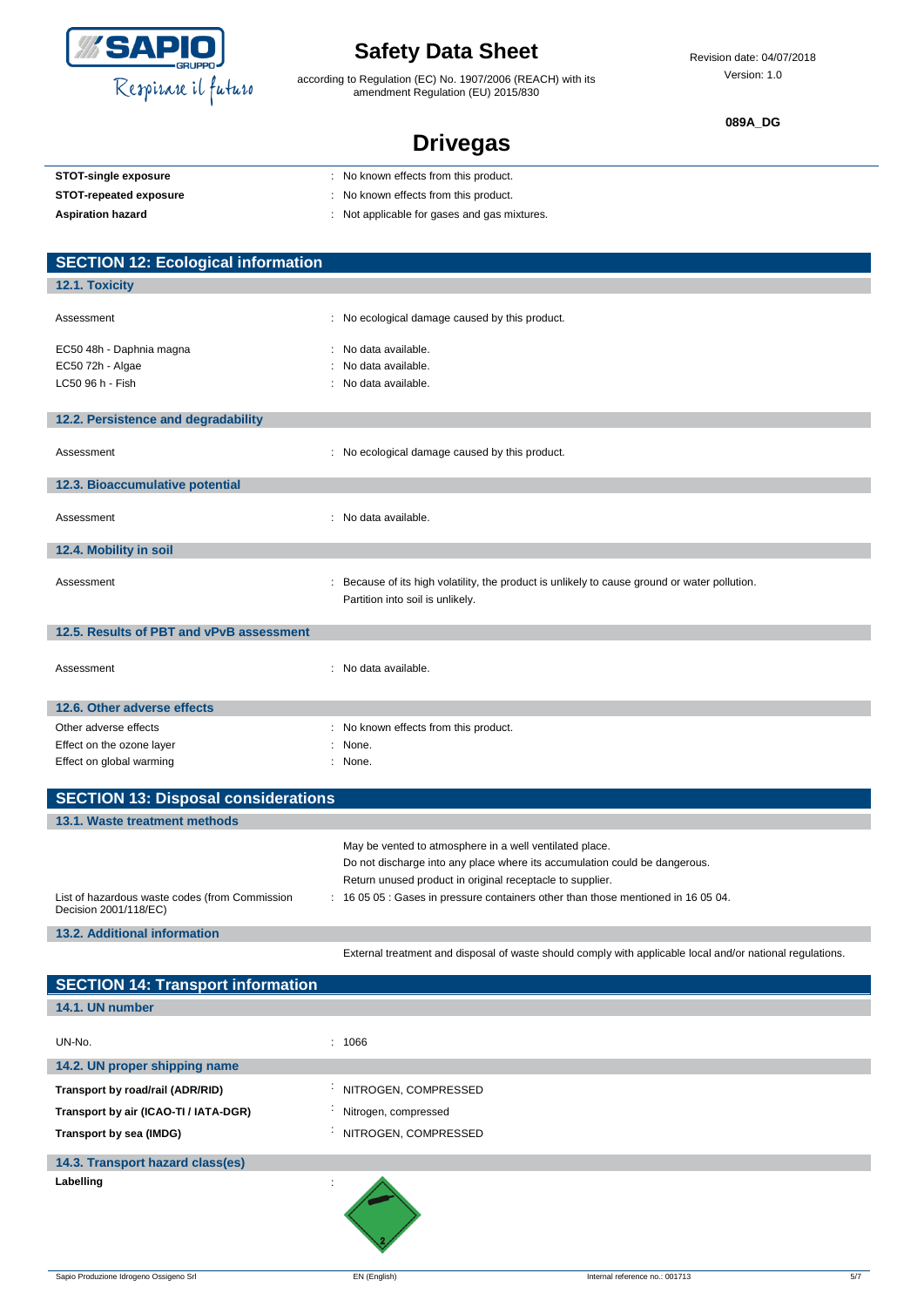

according to Regulation (EC) No. 1907/2006 (REACH) with its amendment Regulation (EU) 2015/830

Revision date: 04/07/2018 Version: 1.0

**089A\_DG**

# **Drivegas**

|                                       | 2.2 : Non-flammable, non-toxic gases.                                                                                                    |
|---------------------------------------|------------------------------------------------------------------------------------------------------------------------------------------|
| Transport by road/rail (ADR/RID)      |                                                                                                                                          |
| Class                                 | : 2                                                                                                                                      |
| Classification code                   | : 1A                                                                                                                                     |
| Hazard identification number          | : 20                                                                                                                                     |
| <b>Tunnel Restriction</b>             | : E - Passage forbidden through tunnels of category E                                                                                    |
| Transport by air (ICAO-TI / IATA-DGR) |                                                                                                                                          |
| Class / Div. (Sub. risk(s))           | : 2.2                                                                                                                                    |
| Transport by sea (IMDG)               |                                                                                                                                          |
| Class / Div. (Sub. risk(s))           | $\therefore$ 2.2                                                                                                                         |
| Emergency Schedule (EmS) - Fire       | $: F-C$                                                                                                                                  |
| Emergency Schedule (EmS) - Spillage   | $: S-V$                                                                                                                                  |
| 14.4. Packing group                   |                                                                                                                                          |
| Transport by road/rail (ADR/RID)      | Not applicable<br>÷                                                                                                                      |
| Transport by air (ICAO-TI / IATA-DGR) | Not applicable                                                                                                                           |
| Transport by sea (IMDG)               | Not applicable                                                                                                                           |
| <b>14.5. Environmental hazards</b>    |                                                                                                                                          |
| Transport by road/rail (ADR/RID)      | None.<br>÷.                                                                                                                              |
| Transport by air (ICAO-TI / IATA-DGR) | None.                                                                                                                                    |
| Transport by sea (IMDG)               | None.<br>÷.                                                                                                                              |
|                                       |                                                                                                                                          |
| 14.6. Special precautions for user    |                                                                                                                                          |
| Packing Instruction(s)                |                                                                                                                                          |
| Transport by road/rail (ADR/RID)      | : P200                                                                                                                                   |
| Transport by air (ICAO-TI / IATA-DGR) |                                                                                                                                          |
| Passenger and Cargo Aircraft          | : 200.                                                                                                                                   |
| Cargo Aircraft only                   | 200.                                                                                                                                     |
| Transport by sea (IMDG)               | : P200                                                                                                                                   |
| Special transport precautions         | : Avoid transport on vehicles where the load space is not separated from the driver's compartment.                                       |
|                                       | Ensure vehicle driver is aware of the potential hazards of the load and knows what to do in the event of an<br>accident or an emergency. |
|                                       | Before transporting product containers:                                                                                                  |
|                                       | - Ensure there is adequate ventilation.                                                                                                  |
|                                       | - Ensure that containers are firmly secured.                                                                                             |
|                                       | - Ensure container valve is closed and not leaking.                                                                                      |
|                                       | - Ensure valve outlet cap nut or plug (where provided) is correctly fitted.                                                              |
|                                       | - Ensure valve protection device (where provided) is correctly fitted.                                                                   |

**14.7. Transport in bulk according to Annex II of MARPOL 73/78 and the IBC Code**

Not applicable.

| <b>SECTION 15: Regulatory information</b>  |                                                                                                     |                                                                                                 |     |  |
|--------------------------------------------|-----------------------------------------------------------------------------------------------------|-------------------------------------------------------------------------------------------------|-----|--|
|                                            | 15.1 Safety, health and environmental regulations/legislation specific for the substance or mixture |                                                                                                 |     |  |
| <b>EU-Regulations</b>                      |                                                                                                     |                                                                                                 |     |  |
|                                            |                                                                                                     |                                                                                                 |     |  |
| Restrictions on use                        | $:$ None.                                                                                           |                                                                                                 |     |  |
| Seveso Directive : 2012/18/EU (Seveso III) | : Not covered.                                                                                      |                                                                                                 |     |  |
| <b>National regulations</b>                |                                                                                                     |                                                                                                 |     |  |
| National legislation                       |                                                                                                     | Ensure all national/local regulations are observed.                                             |     |  |
| 15.2. Chemical safety assessment           |                                                                                                     |                                                                                                 |     |  |
|                                            |                                                                                                     | A CSA does not need to be carried out for this product.                                         |     |  |
| <b>SECTION 16: Other information</b>       |                                                                                                     |                                                                                                 |     |  |
|                                            |                                                                                                     |                                                                                                 |     |  |
| Indication of changes                      |                                                                                                     | Revised safety data sheet in accordance with commission regulation (EU) No 453/2010.            |     |  |
| Abbreviations and acronyms                 | : ATE: Acute Toxicity Estimate                                                                      |                                                                                                 |     |  |
|                                            |                                                                                                     | CLP - Classification Labelling Packaging Regulation; Regulation (EC) No 1272/2008               |     |  |
|                                            | 1907/2006                                                                                           | REACH - Registration, Evaluation, Authorisation and Restriction of Chemicals Regulation (EC) No |     |  |
| Sapio Produzione Idrogeno Ossigeno Srl     | EN (English)                                                                                        | Internal reference no.: 001713                                                                  | 6/7 |  |